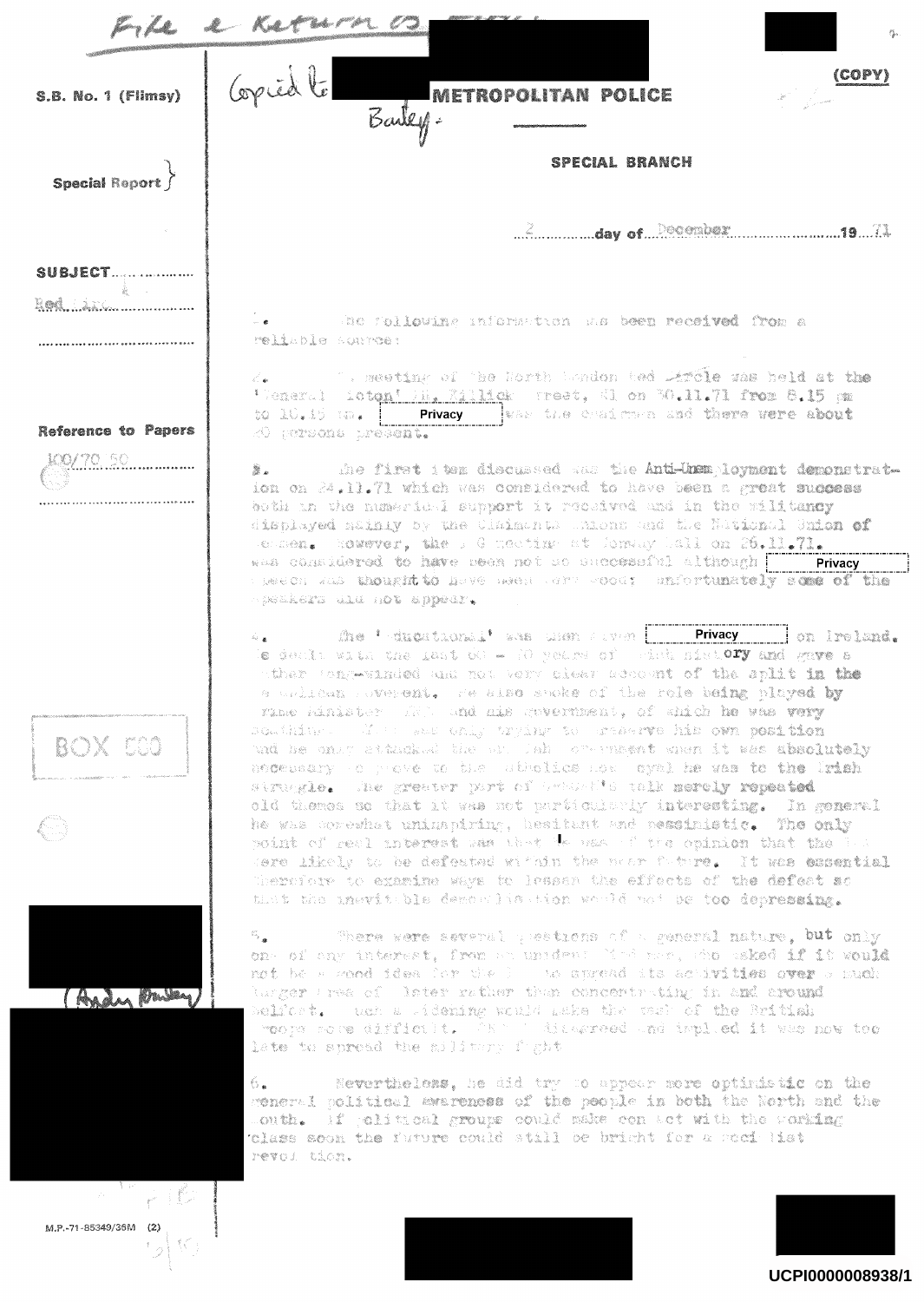

UCPI0000008938/2

Y.